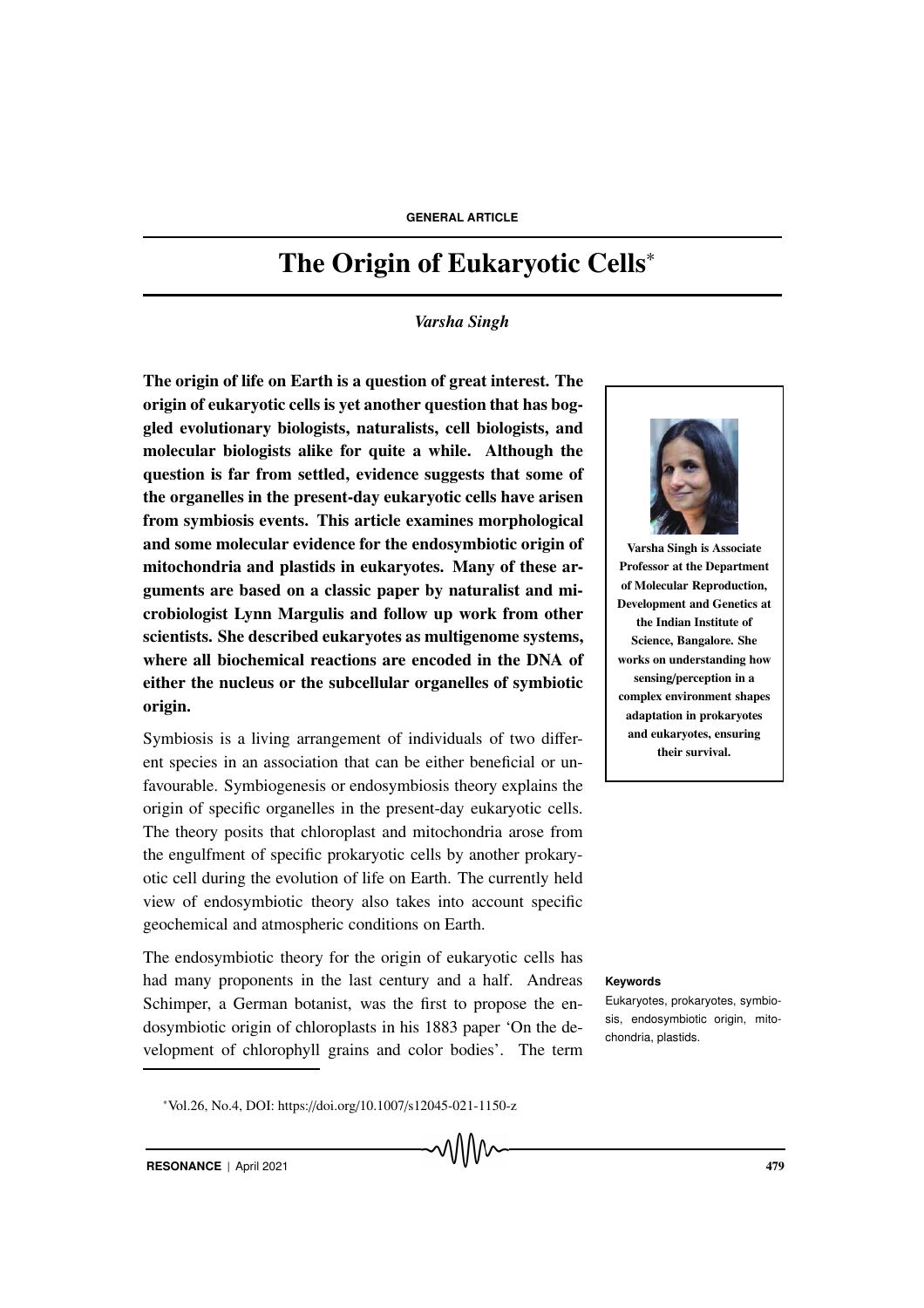symbiogenesis was coined by the Russian botanist Konstantin Mereschkowski in his 1905 paper 'The nature and origins of chromatophores in the plant kingdom' and elaborated upon in a 1910 paper, 'The theory of two plasms as the basis of symbiogenesis: A new study of the origins of organisms'. He worked extensively on lichens, a composite organism representing a symbiotic relationship between fungi and algae or cyanobacteria. Boris Kozo-Polyansky, another Russian botanist, developed the symbiogenesis theory further in his 1924 paper 'The new principle of biology: An essay on the theory of symbiogenesis'. He proposed that symbiosis drives the evolution of new traits that are subject to natural selection, thereby integrating symbiogenesis with Darwinian evolution.

Lynn Margulis was an American naturalist and microbiologist who expanded on the endosymbiont theory of evolution of eukaryotes by carefully organizing and illustrating the evidence for the endosymbiotic origin of mitochondria and chloroplasts [1]. As laid out here, she crafted this tale with a series of compelling pieces of evidence combined with logical predictions that have withstood the test of time over the past half-century. In addition to anatomy and cell biology, Lynn also supported her theory with evidence from geochemistry and molecular biology.

# Evolution of Photosynthesis and Respiration in Prokaryotes in Reducing Atmosphere on Earth

The terrestrial atmosphere on the Earth was a reducing one 4.5 to 2.7 billion years ago. It is believed that some of the biomolecules came about non-enzymatically in the primordial soup in the reducing environment on Earth in this period. Indeed, a variety of organic molecules such as ATP and amino acids can be synthesized much more easily under reducing conditions than in oxidizing conditions in the laboratory. This led to the idea that life arose under reducing conditions of the Earth's atmosphere [2]. Some of the events described here are numbered for the sake of clarity, though not done by Lynn Margulis herself.

Lynn Margulis was an American naturalist and microbiologist who expanded on the endosymbiont theory of evolution of eukaryotes by carefully organizing and illustrating the evidence for the endosymbiotic origin of mitochondria and chloroplasts.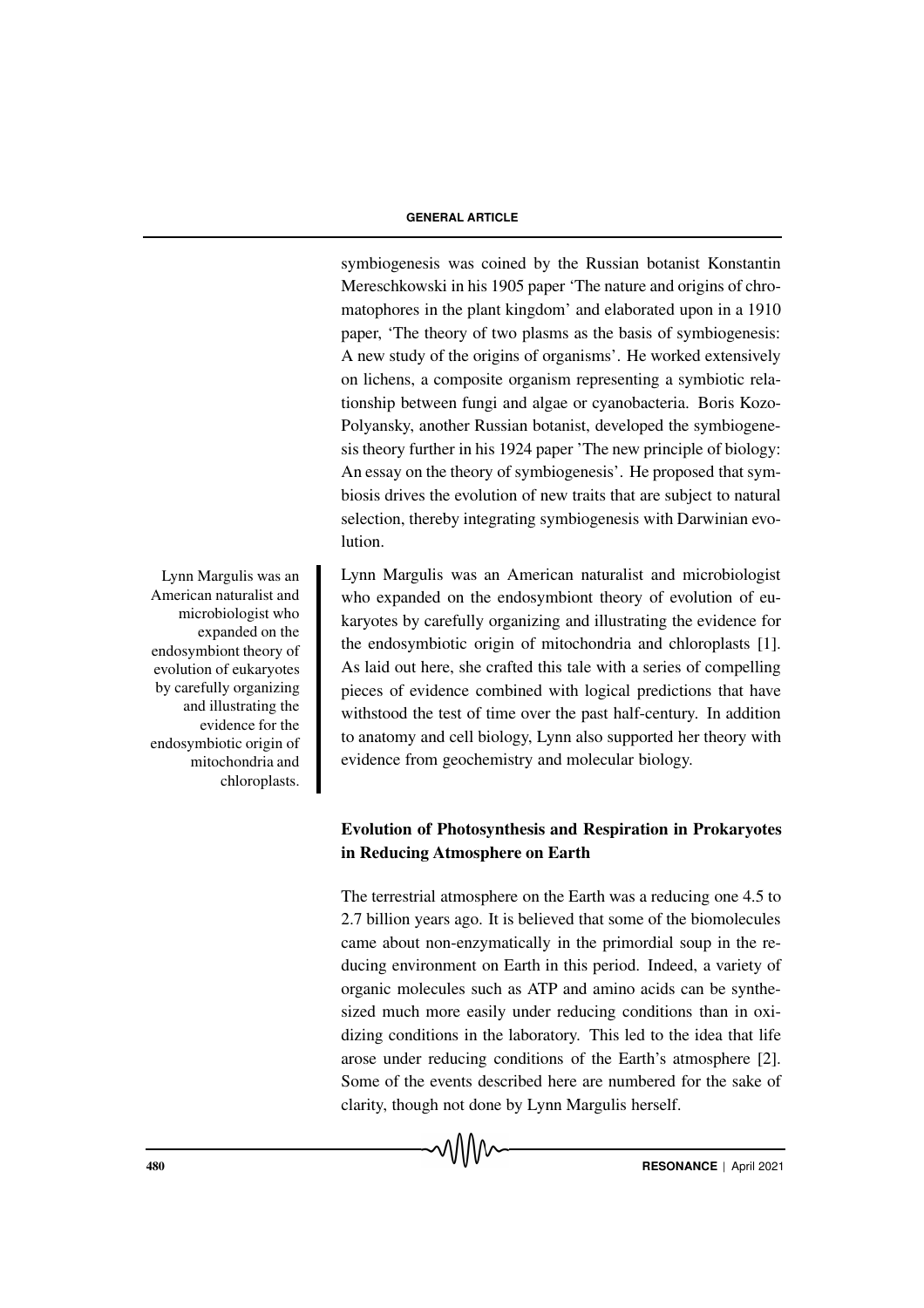

Figure 1. Protoporphyrin IX, a precursor for heme, cytochrome c and chlorophyll.

Event 1: Prokaryotes with nucleic acid genomes abounded in the reducing environments. Photodissociation of water vapor in the  $1$ upper atmosphere resulted in the production of free hydrogen and molecular oxygen, the latter threatening the nucleic acid genome of free-living self-replicating organisms. Chance emergence of organisms with the ability to produce chelating porphyrins<sup>1</sup> (Fig*ure* 1) that protected the organism from naturally produced oxidizing agents such as oxygen would have led to their selection. Some of these cells then may have evolved ways to produce  $ATP$   $^{-2}$  Autotrophs are organisms causing solar energy absorbed by the porphyrins. This could have been via a molecule like the present-day chlorophyll. Using energy released from ATP and the free hydrogen (present in the Earth's atmosphere at that time),  $CO<sub>2</sub>$  was reduced to make cell material such as sugars. Such organisms would have been the primitive phototrophs<sup>2</sup>.

Event 2: Heterotrophs<sup>3</sup> relied on fermentation of sugars for ATP  $3$  Heterotrophs are organisms production. Some of the cells with porphyrins developed more efficient oxidation of carbohydrates. This included the evolution of cytochrome-mediated production of ATP via electron transport systems leading to the emergence of anaerobic respirers that released either nitrate or hydrogen sulfide.

<sup>1</sup>Porphyrins are heterocyclic macrocycle organic compounds composed of 4 pyrroles interconnected at the center. Porphyrins and related molecules are essential components of redox-active proteins such as cytochromes and chlorophyll.

pable of making their own food. They store chemical energy in carbohydrates by fixing carbon. Phototrophs are autotrophs which use the energy of light to fix carbon.

lacking the ability to synthesize their own food. They consume autotrophs or other heterotrophs.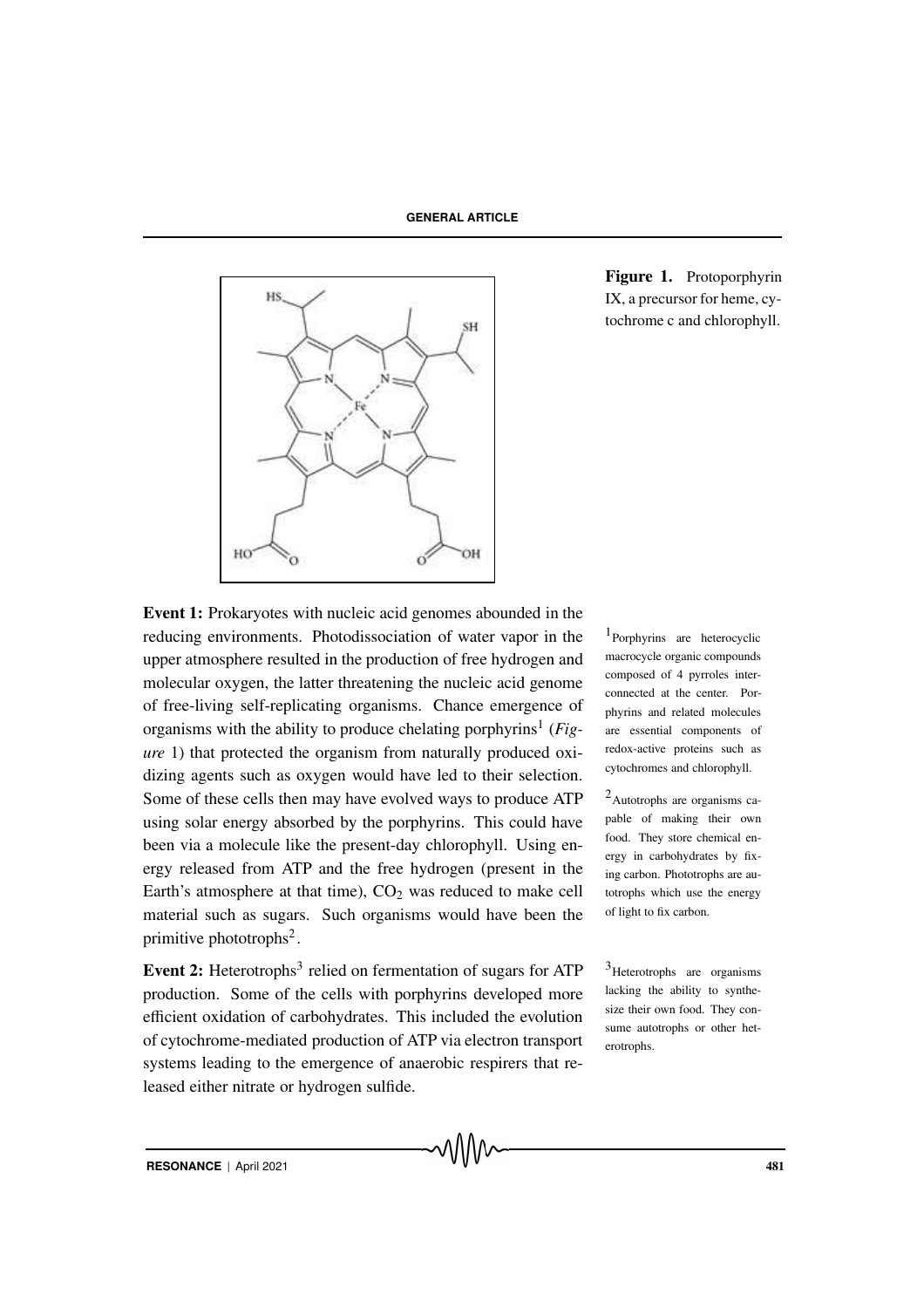Event 3: Primitive phototrophs continued to use hydrogen from photodissociated water to reduce  $CO<sub>2</sub>$  into carbohydrate, leading to the production of gaseous oxygen as a byproduct of photosynthesis. In places where gaseous oxygen became abundant, anaerobic heterotrophs evolved the final and aerobic step of respiration by donating hydrogen to oxygen, thereby eliminating  $CO<sub>2</sub>$  and water.

Lynn presented geochemical evidence for the transition of the Earth's atmosphere from reducing to oxidizing by analyzing the oxidation of uranium in sediments. Specifically, oxidized rocks as old as 2.5 billion years old have been found, suggesting that oxygen must have been abundantly present at the time. Microfossil structures of the blue-green algae, known more correctly as cyanobacteria, presumably the first phototrophs, have been found in rocks dating 2.1 billion years ago [3]. Oxidized limonite beds as old as 2.5 billion years have been found, suggesting that photosynthesis ending in the release of gaseous oxygen must have evolved before that time.

Event 4: Some autotrophic microbes with the ability to use porphyrin for anaerobic photosynthesis in light also appear to have developed the ability to use the same porphyrins for aerobic respiration in the absence of light. This led to the evolution of prokaryotic algae with both photosynthetic and respiratory mechanisms for ATP production. These ancestors to blue-green algae were many times more efficient in the production of cellular material (growth) and energy and must have increased rapidly in abundance.

Event 5: Prokaryotic algae and aerobic microbes continued to eliminate gaseous oxygen and reactive oxygen species and accelerated the transition of the Earth to an oxidizing atmosphere. This must have happened sometime before the emergence of oxidized rocks on Earth (4.5 and 2.1 billion years ago).

Lynn presented geochemical evidence for the transition of the Earth's atmosphere from reducing to oxidizing by analyzing the oxidation of uranium in sediments. Specifically, oxidized rocks as old as 2.5 billion years old have been found, suggesting that oxygen must have been abundantly present at the time.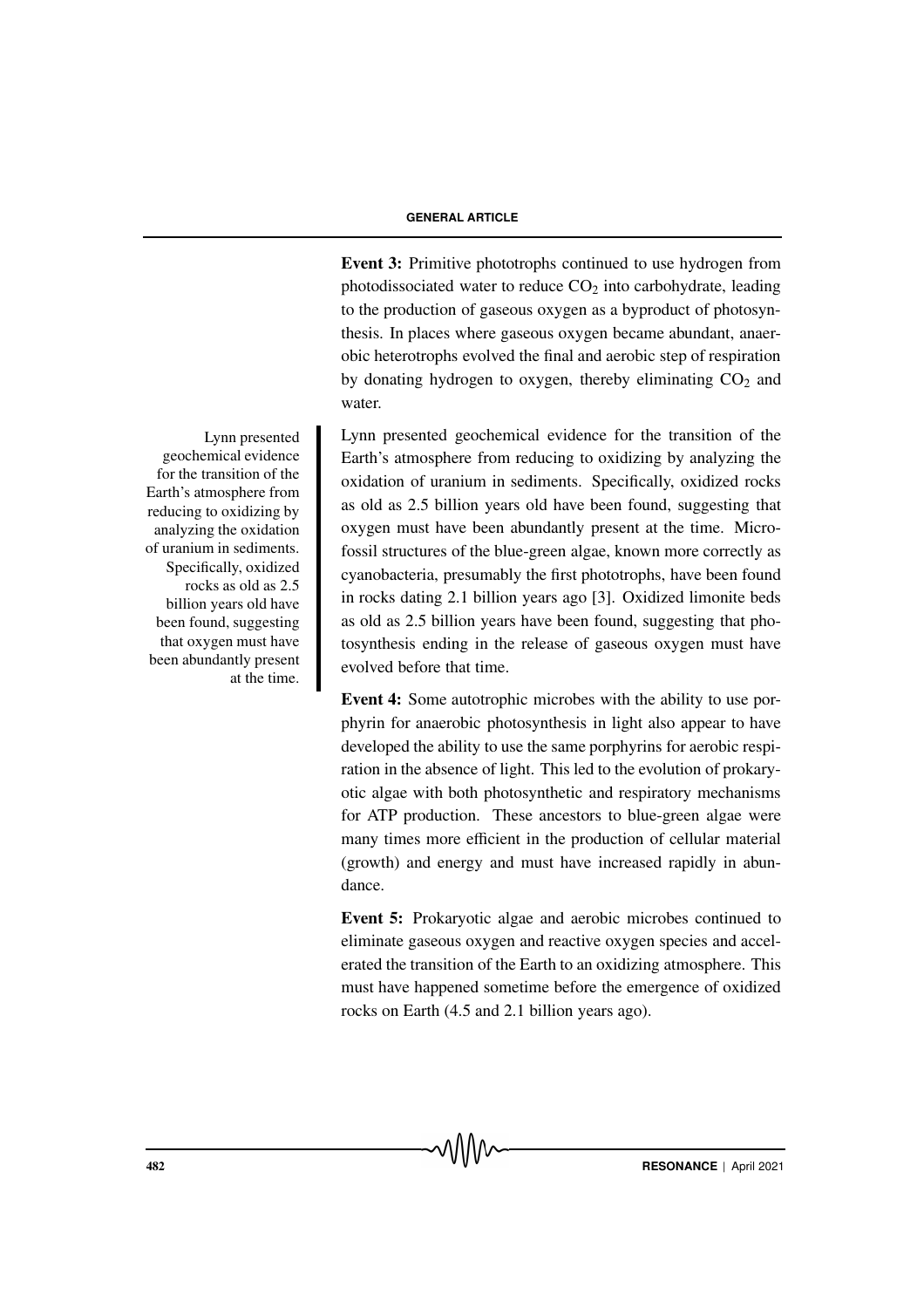# The Evolution of Eukaryotic Cells from Prokaryotic Cells

Geological evidence suggests that oxygen was present in the atmosphere of Earth as early as 2.7 billion years ago and became relatively abundant 1.2 billion years ago. This would have caused the loss of all life forms lacking the ability to protect themselves from oxidation. This would also have put a stop to the production of abiogenic (non-cellular) organic molecules. Heterotrophs would have been forced to consume autotrophs with photosynthetic or chemoautotrophic ability. Although prokaryote fossils have been found in rocks as old as 3.1 billion years, the first eukaryotic alga (phototroph) appears only in the rocks dated 0.4 billion years or younger. The lack of a missing link between the prokaryotic cyanobacteria and eukaryotic algae, both phototrophs, in the fossil evidence, led Lynn to argue for the theory of endosymbiotic origin of plastids responsible for photosynthesis.

Event 6: The oxidizing environment would have put enormous The oxidizing pressure on anaerobic microbes. Ingestion of an aerobic microbe (protomitochondrion) by an anaerobic heterotroph could have led to a symbiotic relationship. The selective advantage provided by the endosymbiont could have then caused the relationship to become obligate (*Figure* 2). This led to the emergence of the first aerobic amoeboid organism. Such cells continued to perform anaerobic oxidation of glucose to pyruvate in the cytoplasm (Embden–Meyerhof pathway) while further oxidation occurred in the symbiotic mitochondrion using molecular oxygen, via the Krebs cycle. In this cycle, hydrogen atoms from organic acids combine with FAD and cytochrome, resulting in the generation of ATP and elimination of water.

Event 7: Greater amounts of energy available after the incorporation of mitochondria would have led to larger heterotrophic cells with amoeboid movements. Engulfment of one microbe by another may also have resulted in a eukaryotic phospholipid membrane and the formation of nucleus and endoplasmic reticulum.

environment would have put enormous pressure on anaerobic microbes. Ingestion of an aerobic microbe (protomitochondrion) by an anaerobic heterotroph could have led to a symbiotic relationship. The selective advantage provided by the endosymbiont could have then caused the relationship to become obligate.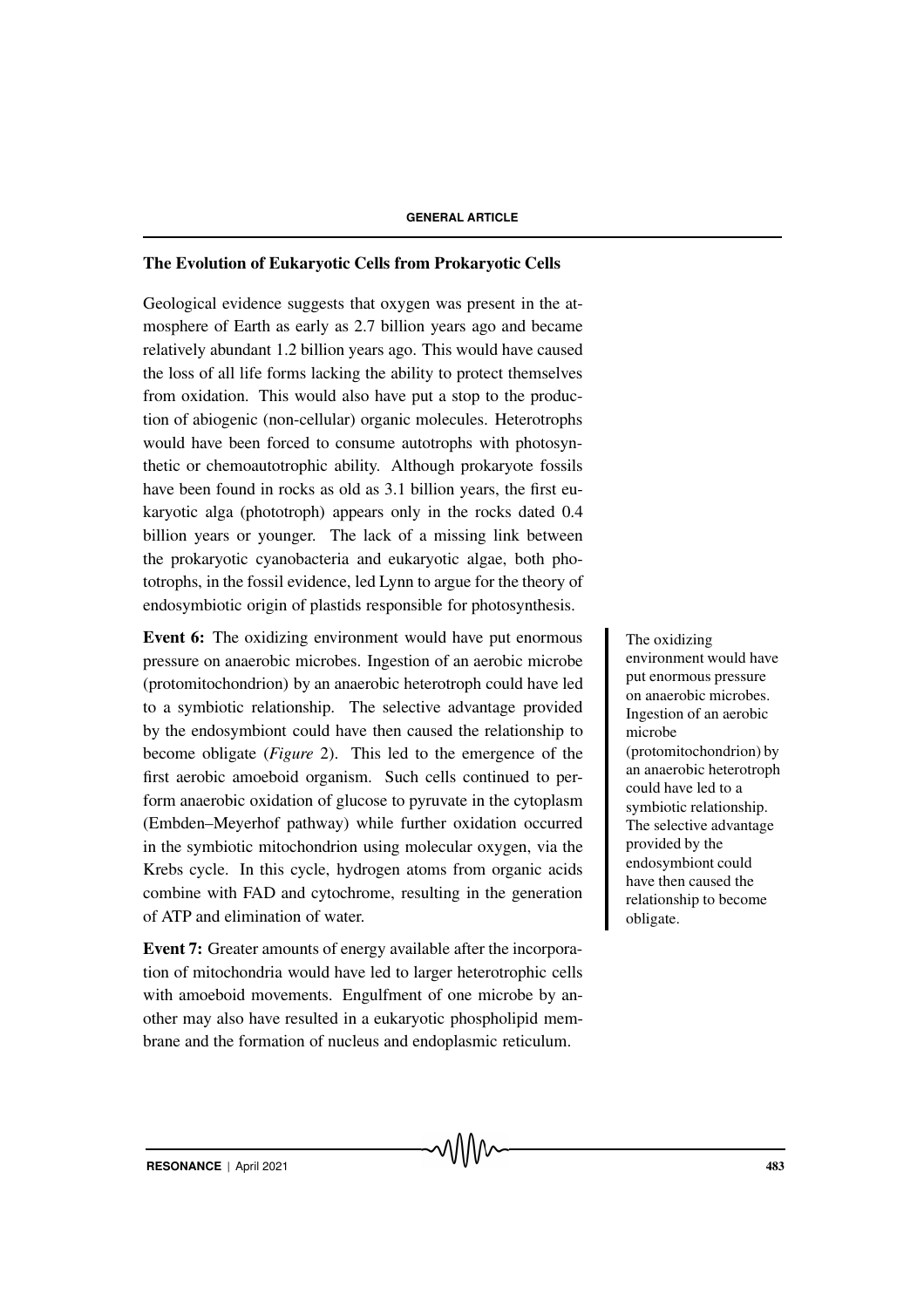

Figure 2. The endosymbiont theory for the origin of eukaryotic cells. A heterotrophic prokaryote ingested an aerobic heterotroph (protomitochondrion). Subsequent ingestion of a photosynthetic prokaryote led to the emergence of ancestral photosynthetic eukaryote.

## Evolution of Eukaryotic Plants

Event 8: Lynn Margulis argued, and logically so, that plant cells must have come from a heterotroph that acquired a photosynthetic prokaryotic endosymbiont. It is unlikely that plant cells evolved an oxygen eliminating capability first and later packaged them into membrane-bound plastids. Lower eukaryotic algae have a large diversity in cellular structures. This implies that these evolved by the ingestion of different photosynthetic prokaryotes (protoplastids) by heterotrophic eukaryotes at various time points during the evolution of eukaryotes (*Figure* 2).

### General Features of an Endosymbiont

What should be the criteria to call an organelle an endosymbiont? Lynn Margulis posited that a symbiont must have the following properties as a free-living organism prior to ingestion by a host cell:

- 1. Presence of genetic material in the form of self-replicating DNA
- 2. Presence of messenger RNA complementary to the DNA

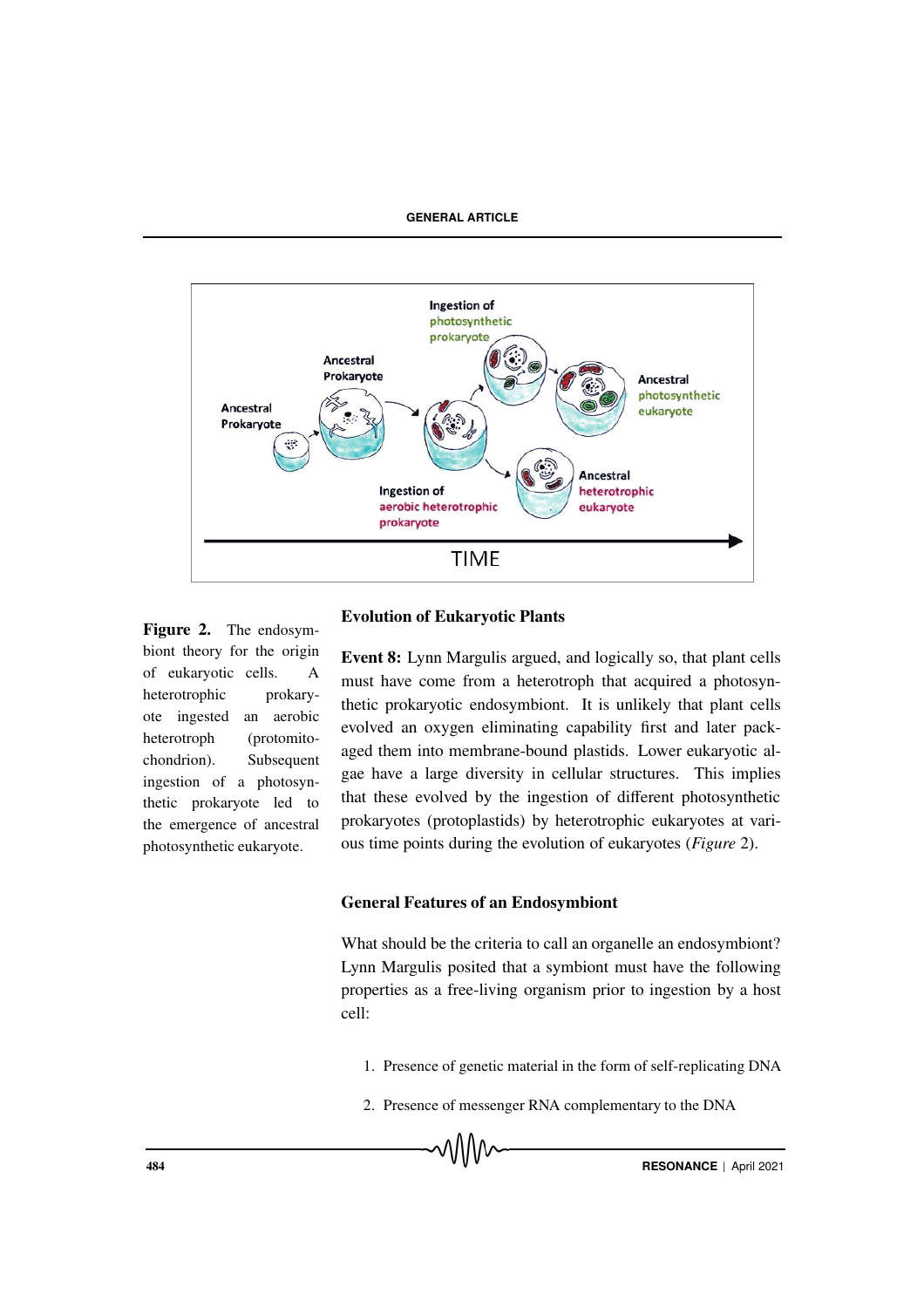- 3. Presence of a functioning protein synthesis machinery
- 4. A source of ATP and other nucleotides
- 5. A source of small molecules from which to make proteins and nucleic acids, and
- 6. A cell membrane synthesizing system.

Upon entry into a host cell, a symbiont may lose none to all of its features except the ability to self-replicate its DNA and synthesize mRNA from that DNA. It is also very likely that after long association, the redundancy in the functionality between host and symbiont genomes will be selected against. The symbiont is likely to relegate all dispensable metabolic functions to the host genome, and the relationship will progressively become more obligate.

For a symbiotic relationship to work, the host cells must ensure For a symbiotic a mechanism to faithfully distribute the endosymbiont organelles to both daughter cells during cell division. Any mutation which will ensure reasonably equal distribution will be selected. All eukaryotic cells have mechanisms to ensure that the daughter cells receive one or more mitochondria, fulfilling this criterion. Some photosynthetic cells can lose their chloroplast in a process called bleaching but then require special conditions to survive. If a eukaryotic cellular organelle is indeed an endosymbiont, there should be no organism containing intermediate intracellular stages of the organelles. For example, one does not find plant cells with free porphyrins capable of photosynthesis. Plant cells always have them encased in membrane-bound plastids. Indeed, the entire series of the metabolic capability of the organelle, necessary for photosynthesis, is acquired together as a unit.

If a symbiont is lost, all the metabolic functions encoded in the symbiont genome should be lost from the host altogether. These functions can only be reacquired altogether by the reingestion of the free-living symbiont. Endosymbionts have their own genes and may not obey the laws of Mendelian inheritance. For example, in humans, the zygote receives the mitochondrial genome relationship to work, the host cells must ensure a mechanism to faithfully distribute the endosymbiont organelles to both daughter cells during cell division.

**RESONANCE** | April 2021 485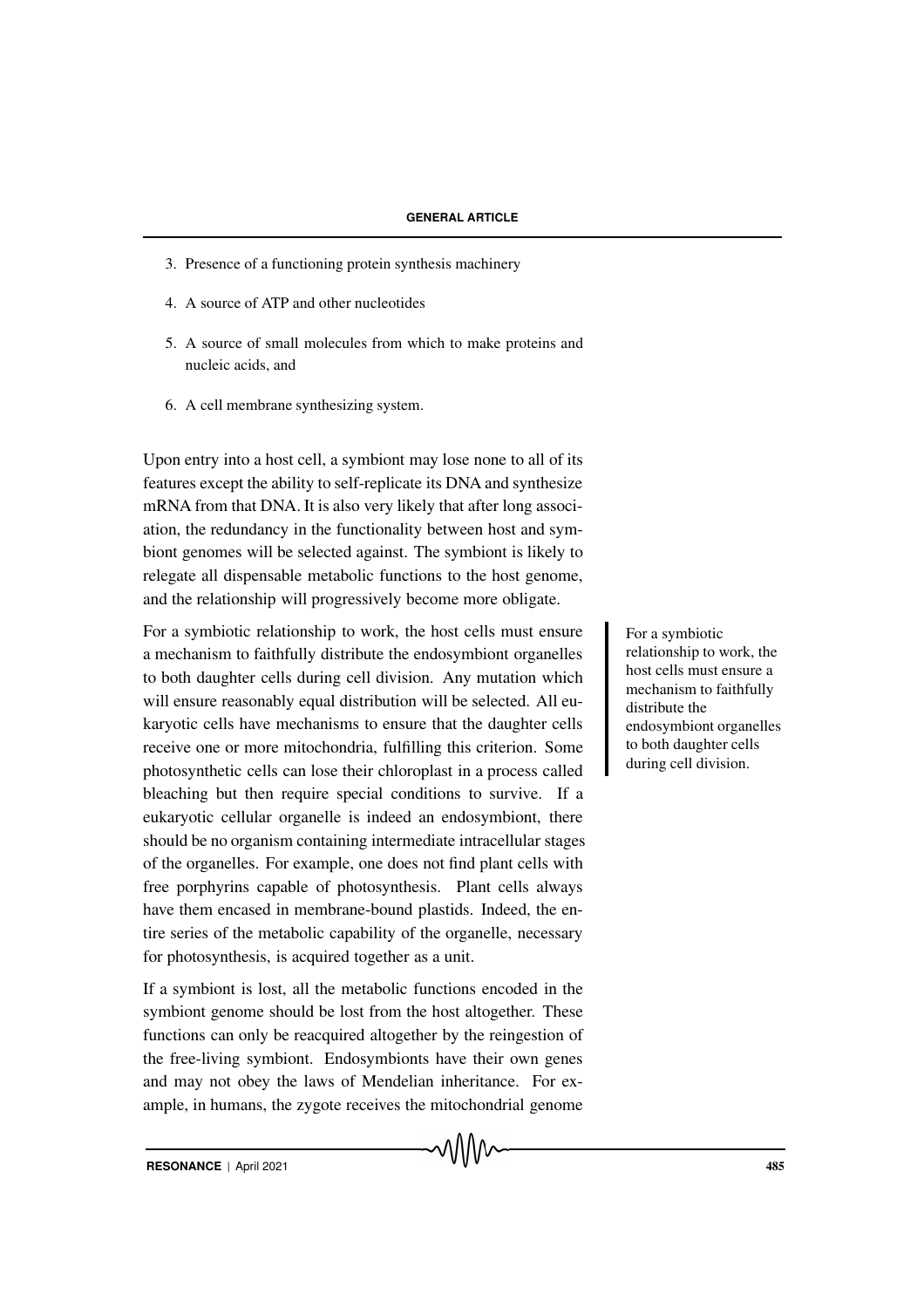uniparentally and only from the mother. Do mitochondria fulfill all the requirements for organelles originating in symbionts? Lynn argued that there are no organisms that have features of eukaryotes but lack mitochondria. This also suggests that this symbiosis is so ancient, it has become obligate. In addition, we have no examples of nucleated or plastid-containing cells where mitochondrial enzymes are unpackaged or where only a few enzymes are present, and the rest are missing. Lynn further argued that for a cell to evolve a mitochondrion *de novo*, it would have to acquire 30000 base pairs (assuming each mitochondrion needs 100 different enzymes of 100 amino acids each), making it an improbable event.

Lynn further argued that the evolution of plastids by evolution of the protein-coding capacity of the nuclear genome in an aerobic cell resulting in a phytoflagellate is also highly improbable. This evolution would require several thousands of specific mutations in the genome to encode for the function enabling photosynthesis. Further, the chloroplast DNA has been found in different pho-As early as 1965, a tosynthetic eukaryotes [4]. As early as 1965, a satellite band of DNA was recovered from photosynthetic cells. The band was missing from bleached cells, and such cells completely lacked the potential for chloroplast formation. Moreover, mRNA complementary to chloroplast DNA was found in the organelle. Bluegreen algae may be considered a free-living prokaryote counterpart of plastids. Like mitochondria, neither fossil evidence nor present-day examples of intermediate photosynthesis-capable organisms exist. Chloroplast DNA also follows the example of non-Mendelian cytoplasmic heredity.

> Fossil or present-day organisms containing chloroplasts, but lacking mitochondria have not been found, suggesting that mitochondria became obligate endosymbionts before the ingestion of a protoplastid by an aerobic organism (*Figure* 2).

Both mitochondria and chloroplasts are also closer in size to presentday free-living prokaryotes. In her 1967 paper, Lynn posited that all the eukaryotes must contain at least 3 specific types of DNA: nuclear, mitochondrial, and  $(9 + 2)$  homologue (precursor to cilia

satellite band of DNA was recovered from photosynthetic cells. The band was missing from bleached cells, and such cells completely lacked the potential for chloroplast formation. Moreover, mRNA complementary to chloroplast DNA was found in the organelle.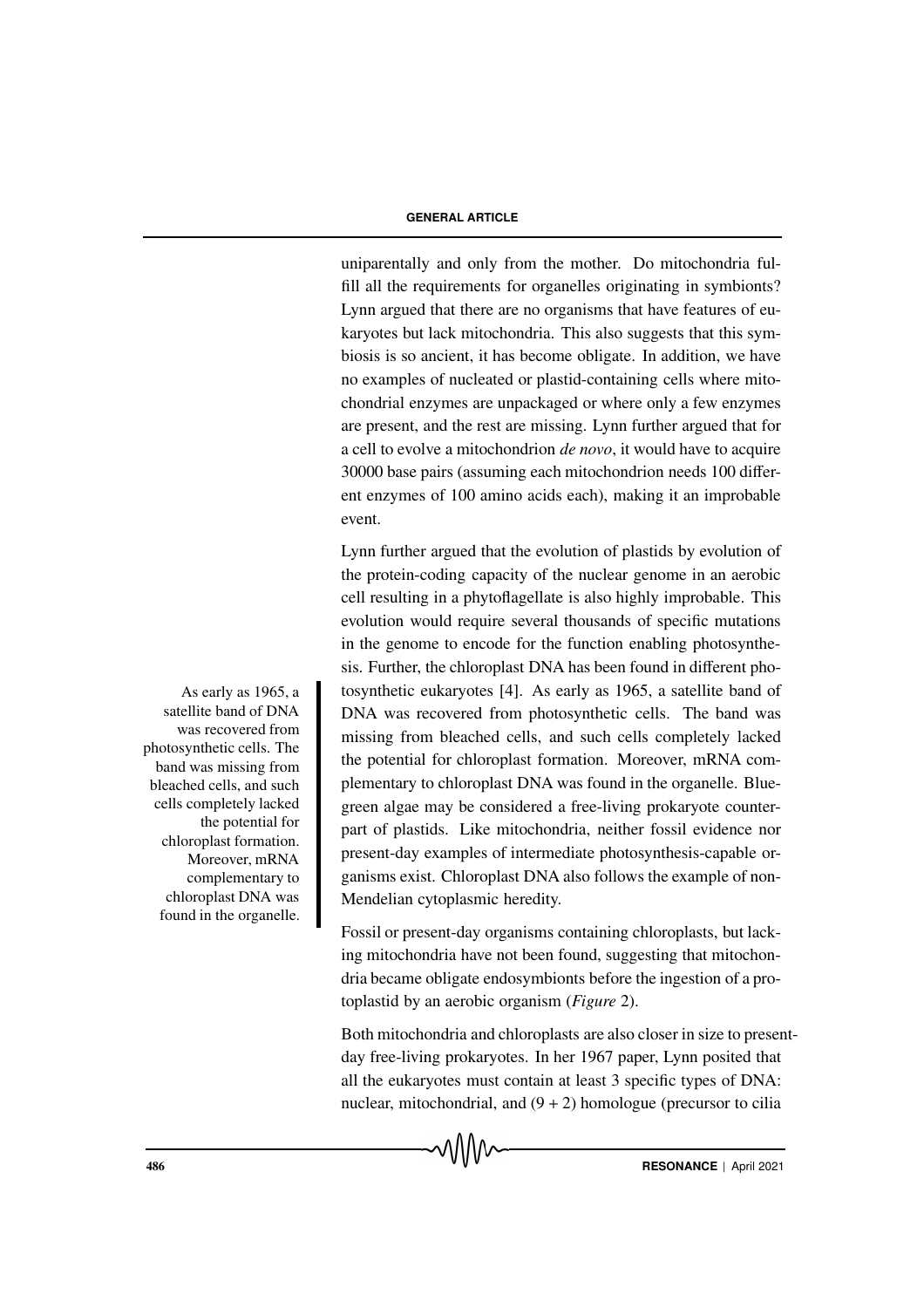and of centrosomes responsible for motility and cell division via mitosis respectively). Moreover, an additional DNA type corresponding to chloroplasts must be found in eukaryotic photosynthesizing organisms. This prediction of Lynn is true except for the presence of DNA corresponding to  $(9+2)$  homologue. Lynn suggested that the search for  $(9 + 2)$  endosymbiont DNA has evaded detection because it has little metabolic function, and thus DNA is very small. Lynn's description of eukaryotes as multi genome systems, except for  $9 + 2$  homologue, has been validated further by genomics. Woese and Fox [5] analyzed the ribosomal RNA sequence of eukaryotes, eubacteria, and archaea and showed that they are three distinct lineages. 16S rRNA of archaea were a lineage as far from eubacteria as they were from eukaryotic cytoplasmic 18S rRNA. 16S rRNA of eubacteria formed a distinct third lineage. Later analysis revealed that ribosomal RNA of mitochondria is similar to ribosomal RNA from eubacteria.

Additional evidence for support of endosymbiotic origin of mitochondria and chloroplast:

- Mitochondria and plastids contain circular DNA similar to the Mitochondria and DNA of prokaryotes, while the nuclear DNA of eukaryotes is organized into many linear chromosomes.
- New mitochondria and plastids arise by binary fission, the form of cell division used by extant prokaryotes, while nuclear DNA of eukaryotes is segregated via mitosis.
- The genome of mitochondria and Proteobacteria called Rickettsial bacteria are related suggesting that *Rickettsia* may be their free-living counterpart.
- Genomes of plastids and cyanobacteria are related.
- The ribosomes of mitochondria and plastid are similar to those of bacteria (70S) and different from the cytosolic ribosomes of eukaryotes (80S).
- Proteins encoded by mitochondrial or plastid genome begin with N-formyl methionine, as is the case in bacteria. Proteins encoded

plastids contain circular DNA similar to the DNA of prokaryotes, while the nuclear DNA of eukaryotes is organized into many linear chromosomes.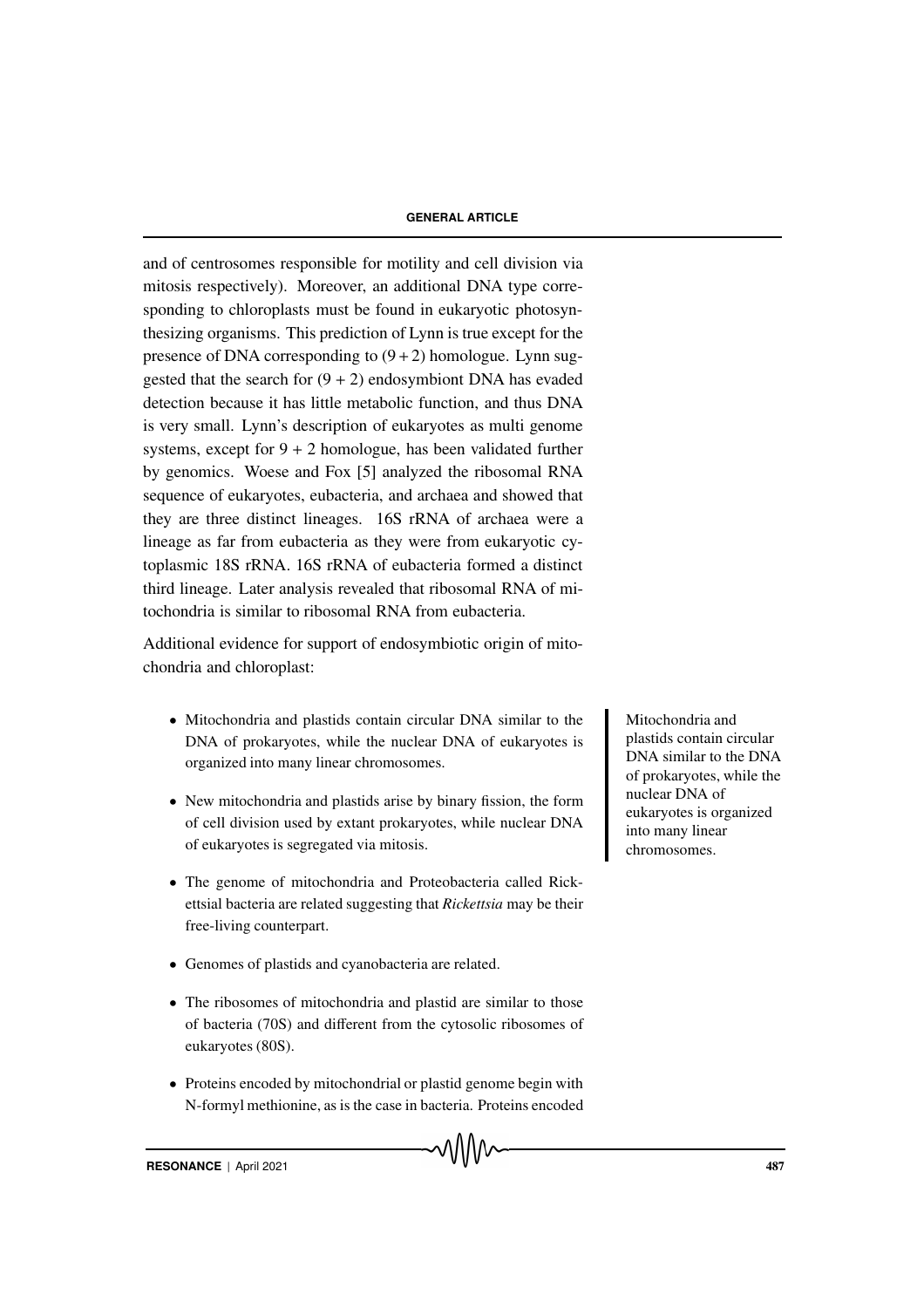by nuclear genes in eukaryotes, on the other hand, begin with methionine.

*Candidatus Prometheoarchaeum syntrophicum*, an archaeon from deep-sea sediment, is a complex anaerobic prokaryote with the complexity of a eukaryote [6]. In the laboratory, this Lokiarcheon can be grown together with a methanogenic bacterium and with sulfate-reducing bacterium in a symbiotic relationship. Addition of sugar, electron acceptor, or other building blocks to this Archeon alone does not increase the cell yield suggesting that the symbiotic relationship is essential for the host. The Lokiarcheonproteobacterium symbiosis provides an example of an event preceding the evolution of eukaryotic cell from a prokaryotic anaer-Although the obe. Although the endosymbiotic origin of mitochondria and chloroplast is believed to be true in light of several lines of evidence presented above, several questions remain unanswered. Mitochondria and chloroplast have genomes far smaller than the genome of free-living counterparts, proteobacteria, and cyanobacteria respectively. This suggests that the symbiosis event is ancient, and the endosymbiont has transferred a large fraction of its metabolic capacity to the nuclear genome, perhaps for better cellular economy and integration. However, the mechanisms of gene transfer to the nucleus are not fully known. Nevertheless, the success of endosymbiont theory in explaining the emergence of aerobic respiration and photosynthesis keeps the search and research on for origins for other cellular organelles.

# Suggested Reading

- [1] L Margulis (Sagan), On the origin of mitosing cells, *Journal of Theoretical Biology*, Vol.14, No.3, pp.225–274. doi:10.1016/0022-5193(67)90079-3.
- [2] C Sagan, Is the early evolution of life related to the development of the Earth's core?, *Nature*, Vol.206, No.448, 1965. https://doi.org/10.1038/206448a0
- [3] Preston Cloud, Significance of the Gunflint (Precambrian) microflora, *Science*, 148, pp.27–35, 1965.
- [4] H Ris and W Plaut, Ultrastructure of DNA containing areas in the chloroplast of *Chlamydomonas*, *J. Cell BioL*., 12, 383, 1962. https://doi.org/10.1083/jcb.13.3.383

endosymbiotic origin of mitochondria and chloroplast is believed to be true in light of several lines of evidence presented above, several questions remain unanswered.